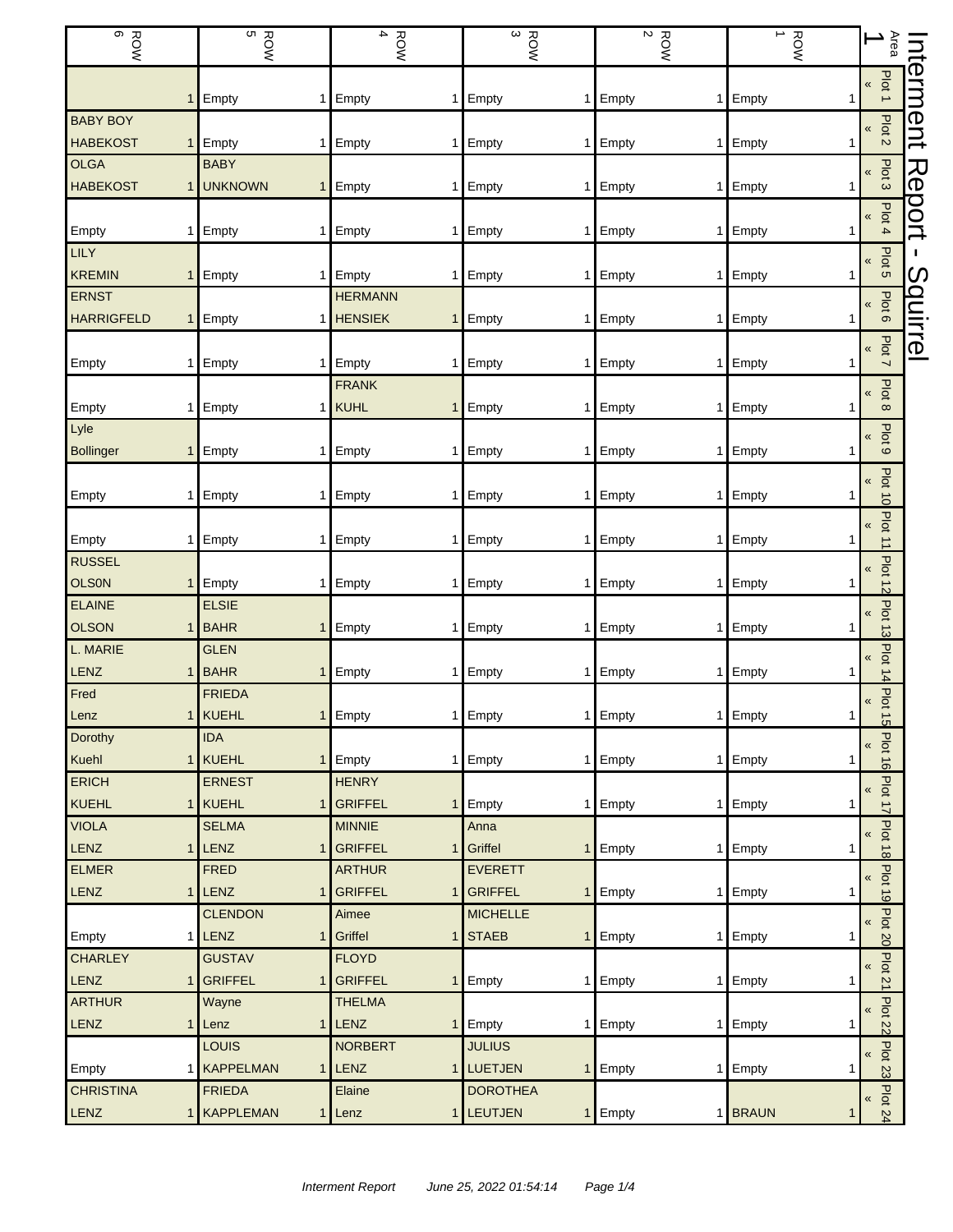| $\sigma$<br><b>ROW</b>           | ROW<br>BOW                           | $\mathbf 4$<br><b>ROW</b>                 | $\frac{ROW}{3}$ | $\frac{ROW}{2}$                        | $\overline{\phantom{0}}$<br><b>ROW</b> | Area<br>∸                             |               |
|----------------------------------|--------------------------------------|-------------------------------------------|-----------------|----------------------------------------|----------------------------------------|---------------------------------------|---------------|
| <b>AUGUST</b>                    |                                      | <b>KATHERINE</b>                          | <b>MARTIN</b>   | <b>THELMA</b>                          | <b>SOPHIA</b>                          | $\pmb{\mathcal{R}}$                   | nterment      |
| LENZ<br>1 <sup>1</sup>           | Empty<br>1.                          | <b>REIMANN</b><br>1                       | <b>LUETJEN</b>  | 1 BROWN<br>$\mathbf{1}$                | <b>SCHAEFER</b>                        | <b>Plot 25</b>                        |               |
| <b>LILAC BUSH</b>                | <b>HENRY</b>                         | <b>GOTTFRIED</b>                          |                 |                                        |                                        | «                                     |               |
| NO ROOM<br>1                     | <b>GRIFFEL</b><br>1                  | <b>REIMANN</b><br>$\mathbf{1}$            | Empty<br>1      | 1                                      | 1                                      | Plot 26                               |               |
| <b>MINNIE</b>                    | <b>MARGARET</b>                      |                                           | <b>ERNEST</b>   | <b>HENRY</b>                           | <b>EMIL</b>                            |                                       |               |
| LENZ<br>1                        | <b>GRIFFEL</b><br>1                  | Empty<br>1                                | LUETJEN         | 1 BOLLAND<br>$\mathbf{1}$              | <b>SCHULTER</b>                        | Plot 27                               | Report        |
| <b>CEMENT</b>                    |                                      |                                           | <b>FRIEDA</b>   | <b>KATHARINA</b>                       |                                        |                                       |               |
| <b>NO ROOM</b><br>1 <sub>1</sub> | Empty<br>1                           | Empty<br>-1                               | <b>BOLLAND</b>  | 1 BOLLAND<br>$\mathbf{1}$              | $\mathsf{E}$ Empty                     | Plot 28                               |               |
|                                  | <b>ELMER</b>                         | <b>BABY</b>                               | <b>HENRY</b>    | <b>WILLIAM</b>                         |                                        | Plot 29<br>$\pmb{\ll}$                | L.            |
| Empty<br>1                       | <b>GRIFFEL</b><br>1                  | <b>GUNTER</b><br>-1                       | <b>BOLLAND</b>  | 1 BOLLAND<br>$\mathbf{1}$              | Empty                                  |                                       | $\mathcal{O}$ |
|                                  | <b>UNAVAILABLE</b>                   | LOIS                                      | Ε.              | <b>DOROTHY</b>                         |                                        | Plot 30<br>«                          | quirrel       |
| Empty<br>1                       | NO ROOM<br>1.                        | KOEPPLIN<br>-1                            | <b>BOLLAND</b>  | 1 BOLLAND<br>$\mathbf{1}$              | Empty                                  |                                       |               |
|                                  | <b>MELVIN</b>                        | <b>GODFREY</b>                            | <b>PAUL</b>     |                                        |                                        | Plot 31                               |               |
| Empty                            | <b>GRIFFEL</b>                       | 1 KOEPPLIN<br>1                           | <b>BOLLAND</b>  | 1 Empty<br>1                           | Empty                                  |                                       |               |
|                                  | <b>MARTHA</b>                        | <b>CHARLES</b>                            |                 |                                        |                                        | <b>Plot 32</b><br>«                   |               |
| Empty<br>1                       | <b>GRIFFEL</b><br>1                  | <b>CHRONISTER</b><br>1                    | Empty           | 1 Empty                                | 1 Empty                                |                                       |               |
| Fred                             | <b>FRED</b>                          |                                           |                 | <b>ANNA</b>                            |                                        | Plot 33<br>«                          |               |
| Griffel<br>1                     | <b>GRIFFEL</b><br>$\mathbf{1}$       | Empty                                     | 1 Empty         | 1 BOLLAND<br>$\mathbf{1}$              | Empty                                  |                                       |               |
| <b>RICK</b>                      | <b>GLADYS</b>                        | <b>ROSS</b>                               |                 | FRED (BILL)                            |                                        | Plot <sub>34</sub><br>«               |               |
| <b>GRIFFEL</b><br>1              | <b>FREITAG</b><br>1<br><b>HARVEY</b> | <b>HARRIS</b><br>$\overline{\phantom{a}}$ | Empty<br>1      | <b>BOLLAND</b><br>$\mathbf{1}$<br>John | Empty                                  |                                       |               |
| Empty<br>1                       | <b>FREITAG</b><br>1                  | Empty                                     | 1 Empty         | 1 Bolland<br>$\mathbf{1}$              | Empty                                  | <b>Plot</b><br>«                      |               |
|                                  | <b>ELSIE</b>                         |                                           |                 |                                        |                                        | 35                                    |               |
| Empty<br>1                       | <b>EIDINGER</b><br>1                 | Empty<br>1                                | Empty           | 1 Empty<br>1                           | Empty<br>1                             | Plot 36<br>«                          |               |
|                                  | <b>FRITZ</b>                         |                                           |                 |                                        |                                        |                                       |               |
| Empty<br>1                       | <b>EIDINGER</b><br>$\mathbf{1}$      | Empty                                     | 1 Empty         | 1 Empty<br>1                           | Empty                                  | Plot 37<br>«                          |               |
|                                  |                                      |                                           |                 |                                        |                                        |                                       |               |
| Empty<br>1                       | Empty<br>1                           | Empty<br>-1                               | Empty<br>1      | Empty<br>1                             | Empty                                  | Plot 38<br>«                          |               |
|                                  |                                      |                                           |                 |                                        |                                        | «                                     |               |
| Empty                            | 1 Empty                              | 1 Empty                                   | 1 Empty         | 1 Empty                                | 1 Empty<br>1                           | Plot 39                               |               |
|                                  |                                      |                                           |                 |                                        | <b>BUD</b>                             | K                                     |               |
| Empty<br>1 <sup>1</sup>          | Empty                                | 1 Empty                                   | 1 Empty         | 1 Empty                                | 1 MCCRAY                               | Plot 40                               |               |
|                                  |                                      |                                           |                 |                                        | <b>PINE TREE</b>                       | Plot41<br>«                           |               |
| Empty<br>1 <sup>1</sup>          | Empty<br>1                           | Empty<br>1                                | Empty           | 1 Empty                                | 1 NO ROOM<br>1                         |                                       |               |
|                                  |                                      |                                           |                 |                                        |                                        | Plot 42<br>«                          |               |
| Empty<br>11                      | Empty<br>1.                          | Empty                                     | 1 Empty         | 1 Empty                                | 1 Empty<br>1                           |                                       |               |
|                                  |                                      |                                           |                 |                                        |                                        | <b>Plot 43</b><br>$\pmb{\mathcal{R}}$ |               |
|                                  |                                      |                                           |                 |                                        |                                        |                                       |               |
|                                  |                                      |                                           |                 |                                        |                                        | Plot 44<br>«                          |               |
|                                  |                                      |                                           |                 |                                        |                                        |                                       |               |
|                                  |                                      |                                           |                 |                                        |                                        | Plot 45<br>$\pmb{\kappa}$             |               |
|                                  |                                      |                                           |                 |                                        |                                        |                                       |               |
|                                  |                                      |                                           |                 |                                        |                                        | Plot 46<br>«                          |               |
|                                  |                                      |                                           |                 |                                        |                                        |                                       |               |
|                                  |                                      |                                           |                 |                                        |                                        | $P$ lot 47<br>«                       |               |
|                                  |                                      |                                           |                 |                                        |                                        | <b>Plot</b>                           |               |
|                                  |                                      |                                           |                 |                                        |                                        | $\pmb{\mathcal{R}}$                   |               |

Plot 48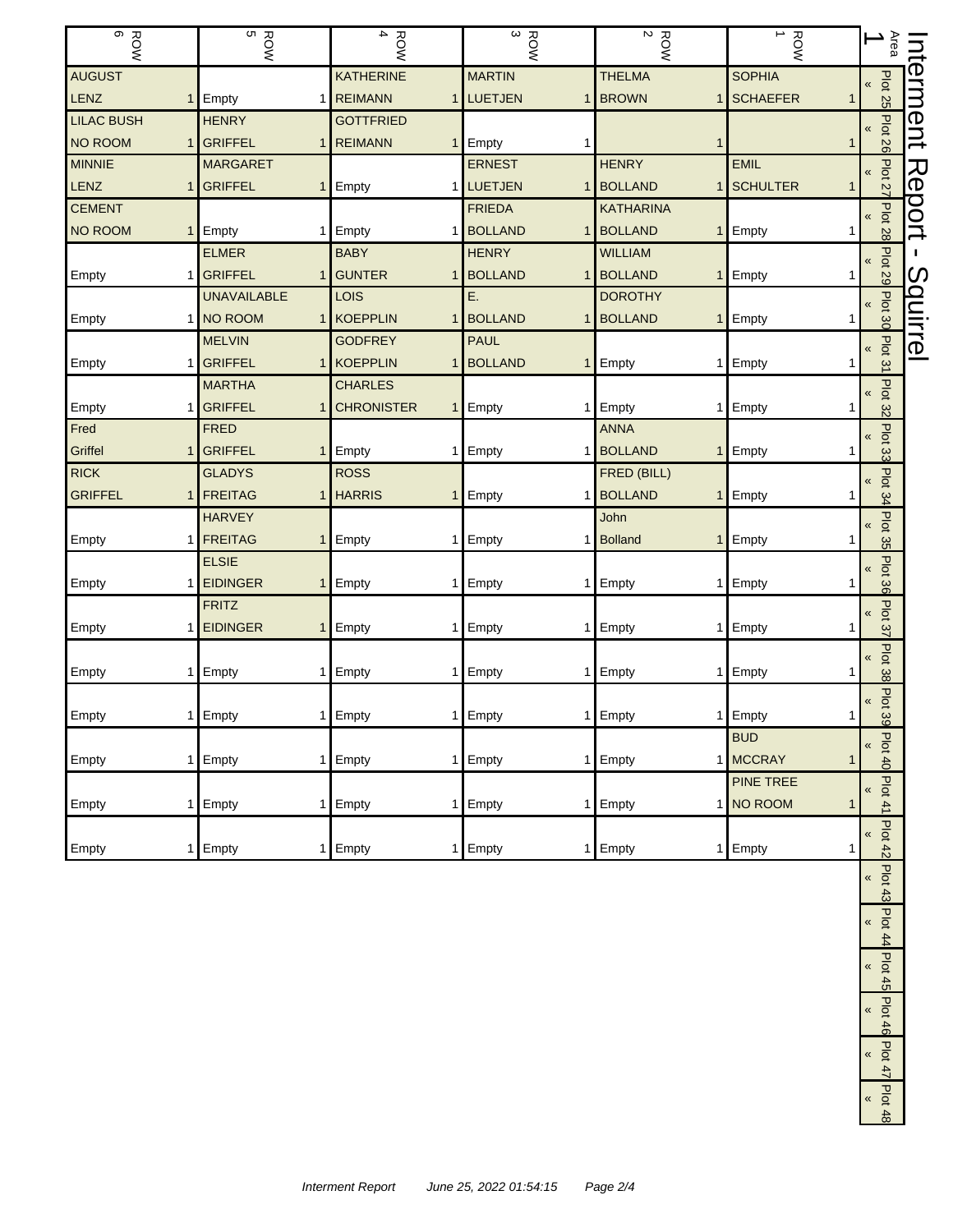| $\frac{ROM}{12}$ | ROW<br>11 | ROW<br>10 | ROW<br>B | ROW<br>8                                    | ROW<br>Y                                       | Area<br>∸                                       |                |
|------------------|-----------|-----------|----------|---------------------------------------------|------------------------------------------------|-------------------------------------------------|----------------|
|                  |           |           |          | Empty<br>1                                  | Empty<br>1                                     | Plot 1<br>$\pmb{\kappa}$                        | nterment       |
|                  |           |           |          | <b>MARKER-NO WRITING CARL</b><br>LENZ?<br>1 | KUEHL<br>1                                     | Plot 2<br>«                                     |                |
|                  |           |           |          | <b>BABY SON</b><br>LUETJEN                  | MARKER-CAN'T READ<br>1 UNKNOWN                 | Plot <sub>3</sub><br>$\pmb{\mathcal{R}}$        | Report         |
|                  |           |           |          | <b>BABY DAUGHTER</b><br><b>RONFELD</b>      | MARKER-CAN'T READ<br>1 UNKNOWN                 | Plot 4<br>$\pmb{\kappa}$                        |                |
|                  |           |           |          | Empty<br>1                                  | <b>BABY DAUGHTER</b><br><b>RONFELD</b><br>1    | Plot <sub>5</sub><br>$\pmb{\kappa}$             | т.<br>$\omega$ |
|                  |           |           |          | Empty<br>1                                  | Empty<br>1                                     | Plot 6<br>$\pmb{\%}$                            | quirrel        |
|                  |           |           |          | Empty                                       | 1 Empty<br>1                                   | Plot 7<br>$\pmb{\kappa}$                        |                |
|                  |           |           |          | Empty                                       | 1 Empty<br>1                                   | Plot <sub>8</sub><br>$\pmb{\kappa}$             |                |
|                  |           |           |          | Empty<br>1                                  | Empty<br>1                                     | Plot <sub>9</sub><br>$\pmb{\kappa}$             |                |
|                  |           |           |          | Empty<br>1                                  | Empty<br>1                                     | <b>Plot 10</b><br>«                             |                |
|                  |           |           |          | Empty<br><b>JOYCE</b>                       | 1 Empty<br>1<br>ERWIN                          | Plot 11<br>$\pmb{\kappa}$                       |                |
|                  |           |           |          | LENZ<br>1<br><b>JOSEPJH</b>                 | SPITZ<br>1<br><b>GOLDIE</b>                    | <b>Plot 12</b><br>$\pmb{\kappa}$                |                |
|                  |           |           |          | <b>MILLER</b><br>1<br><b>WILLIAM</b>        | SPITZ<br>1<br><b>RICHARD</b>                   | Plot 13<br>$\pmb{\kappa}$                       |                |
|                  |           |           |          | <b>MILLER</b><br>1                          | ENDECOTT<br>1<br><b>HILDA</b>                  | Plot 14<br>$\pmb{\kappa}$                       |                |
|                  |           |           |          | Empty                                       | 1 ENDECOTT<br>$\mathbf{1}$                     | Plot 15<br>$\pmb{\kappa}$                       |                |
|                  |           |           |          | Empty<br>1                                  | Empty                                          | <b>Plot 16</b><br>$\pmb{\mathcal{R}}$           |                |
|                  |           |           |          | Empty<br>1                                  | Empty<br>1                                     | Plot 17<br>«<br>$\pmb{\mathsf{K}}$              |                |
|                  |           |           |          | Empty                                       | 1 Empty<br>$\mathbf{1}$                        | <b>Plot 18</b><br>$\pmb{\kappa}$                |                |
|                  |           |           |          | Empty<br>1                                  | Empty<br>1                                     | <b>Plot 19</b><br>$\pmb{\kappa}$                |                |
|                  |           |           |          | Empty<br>1                                  | Empty<br>1                                     | Plot 20<br>$\pmb{\kappa}$                       |                |
|                  |           |           |          | Empty<br>1<br><b>ANNA</b>                   | Empty<br>1<br><b>JULIUS</b>                    | Plot 21<br>$\overline{\mathbf{X}}$              |                |
|                  |           |           |          | LENZ<br>CARL                                | 1 WARSANY<br>$\mathbf{1}$<br><b>PHILIPPINE</b> | <b>Plot 22</b><br>$\pmb{\mathcal{R}}$           |                |
|                  |           |           |          | LENZ<br>$\mathbf{1}$<br><b>ELISABETH</b>    | <b>WARSANY</b><br>1                            | Plot 23<br>Plot <sub>24</sub><br>$\pmb{\kappa}$ |                |
|                  |           |           |          | <b>KANDLER</b><br>1                         | Empty<br>1                                     |                                                 |                |

ı